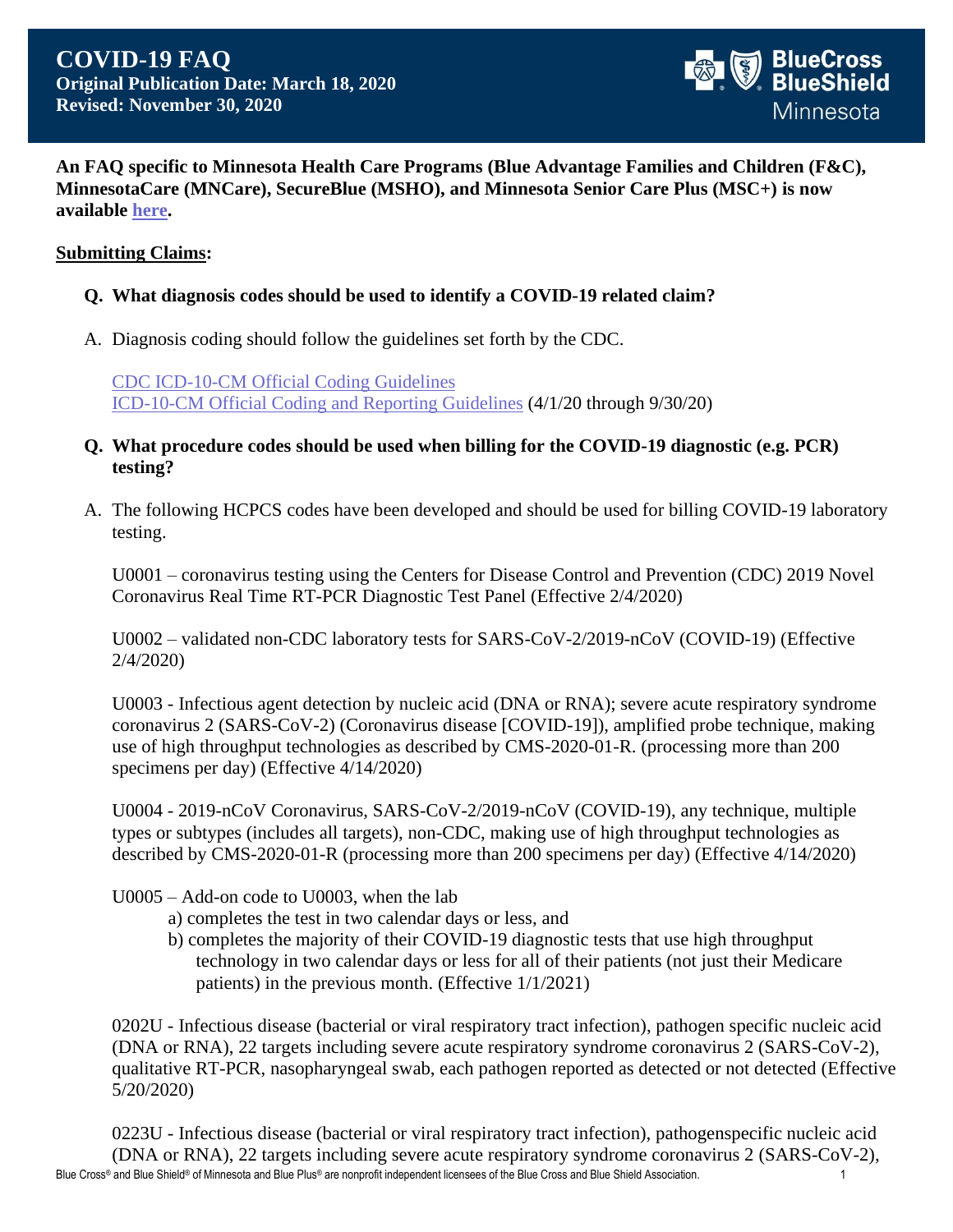qualitative RT-PCR, nasopharyngeal swab, each pathogen reported as detected or not detected (Effective 6/25/2020)

0225U - Infectious disease (bacterial or viral respiratory tract infection) pathogen-specific DNA and RNA, 21 targets, including severe acute respiratory syndrome coronavirus 2 (SARS-CoV-2), amplified probe technique, including multiplex reverse transcription for RNA targets, each analyte reported as detected or not detected (Effective 8/10/2020)

0240U – Infectious disease (viral respiratory tract infection), pathogen-specific RNA, 3 targets (severe acute respiratory syndrome coronavirus 2 [SARS-CoV-2], influenza A, influenza B), upper respiratory specimen, each pathogen reported as detected or not detected (Effective 10/6/2020)

0241U - Infectious disease (viral respiratory tract infection), pathogen-specific RNA, 4 targets (severe acute respiratory syndrome coronavirus 2 [SARS-CoV-2], influenza A, influenza B, respiratory syncytial virus [RSV]), upper respiratory specimen, each pathogen reported as detected or not detected (Effective 10/6/2020)

87426 - Infectious agent antigen detection by immunoassay technique, (eg, enzyme immunoassay [EIA], enzyme-linked immunosorbent assay [ELISA], immunochemiluminometric assay [IMCA]) qualitative or semiquantitative, multiple-step method; severe acute respiratory syndrome coronavirus (eg, SARS-CoV, SARS-CoV-2 [COVID-19]) (Effective 6/25/2020)

87428 – Infectious agent antigen detection by immunoassay technique, (eg, enzyme immunoassay [EIA], enzyme-linked immunosorbent assay [ELISA], immunochemiluminometric assay [IMCA]) qualitative or semiquantitative, multiple-step method; severe acute respiratory syndrome coronavirus (eg, SARS-CoV, SARS-CoV-2 [COVID-19]) and influenza virus types A and B (Effective 11/10/2020)

87635 *–* Infectious agent detection by nucleic acid (DNA or RNA); severe acute respiratory syndrome coronavirus 2 (SARS-CoV-2) (Coronavirus disease [COVID-19]), amplified probe technique (Effective 2/4/2020)

87636 – Infectious agent detection by nucleic acid (DNA or RNA); severe acute respiratory syndrome coronavirus 2 (SARS-CoV-2) (Coronavirus disease [COVID-19]) and influenza virus types A and B, multiplex amplified probe technique (Effective 10/6/2020)

87637 - Infectious agent detection by nucleic acid (DNA or RNA); severe acute respiratory syndrome coronavirus 2 (SARS-CoV-2) (Coronavirus disease [COVID-19]), influenza virus types A and B, and respiratory syncytial virus, multiplex amplified probe technique (Effective 10/6/2020)

87811 - Infectious agent antigen detection by immunoassay with direct optical (ie, visual) observation; severe acute respiratory syndrome coronavirus 2 (SARS-CoV-2) (Coronavirus disease [COVID-19]) (Effective 10/6/2020)

## **Q. How should the specimen collection be billed for the COVID-19 tests?**

A. Three codes have been developed for the specimen collection are effective for date of service 3/1/2020:

G2023 - Specimen collection for severe acute respiratory syndrome coronavirus 2 (SARS-CoV-2) (Coronavirus disease [COVID-19]), any specimen source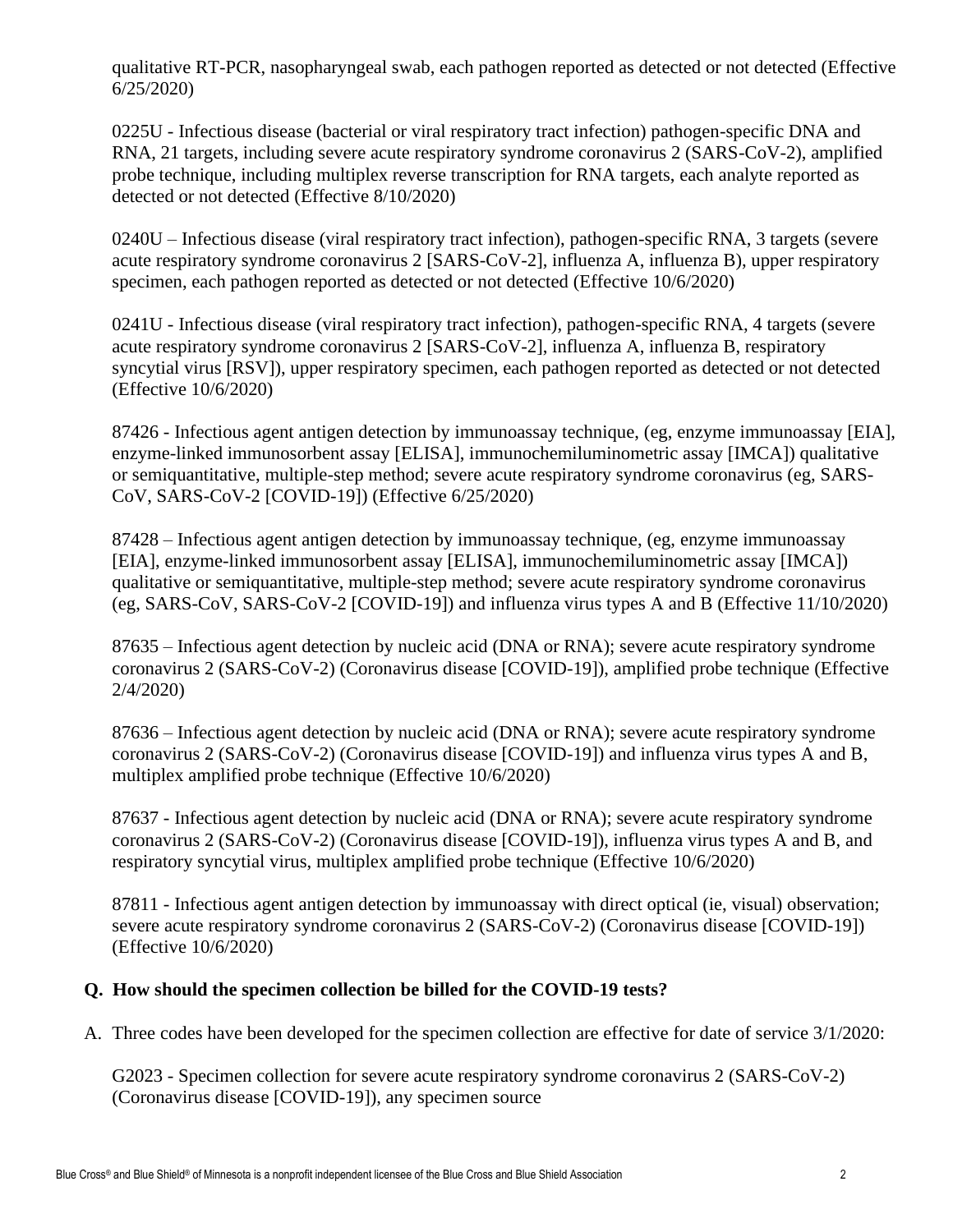G2024 - Specimen collection for severe acute respiratory syndrome coronavirus 2 (SARS-CoV-2) (Coronavirus disease [COVID-19]), from an individual in a skilled nursing facility or by a laboratory on behalf of a home health agency, any specimen source

C9803 *-* Hospital outpatient clinic visit specimen collection for severe acute respiratory syndrome coronavirus 2 (sars-cov-2) (coronavirus disease [covid-19]), any specimen source

99211 may be billed for a specimen collection in an office place of service.

## **Q. What code should be used to bill for the COVID-19 antibody test?**

A. The following codes have been developed for the COVID-19 antibody tests:

0224U - Antibody, severe acute respiratory syndrome coronavirus 2 (SARSCoV-2) (Coronavirus disease [COVID-19]), includes titer(s), when performed (Effective 6/25/2020)

86328 - Immunoassay for infectious agent antibody(ies), qualitative or semiquantitative, single step method (eg, reagent strip); severe acute respiratory syndrome coronavirus 2 (SARS-CoV-2) (Coronavirus disease [COVID-19]) (Effective 4/10/2020)

86413 - Severe acute respiratory syndrome coronavirus 2 (SARS-CoV-2) (Coronavirus disease [COVID-19]) antibody, quantitative (Effective 9/8/20)

86769 – Antibody testing using multiple-step method; severe acute respiratory syndrome coronavirus 2 (SARS-CoV-2) (Coronavirus disease [COVID-19]) (Effective 4/10/2020)

#### **Q. What procedure codes should be used to bill for the infusion of COVID-19 monoclonal antibody (bamlanivimab)?**

A. There is a code for the infused drug as well as the administration.

Note: Claims for Medicare Advantage and Platinum Blue (Medicare Cost) members should be submitted directly to Medicare for reimbursement for infusions provided in 2020 and 2021 per this [CMS](https://www.cms.gov/files/document/covid-medicare-monoclonal-antibody-infusion-program-instruction.pdf)  [communication.](https://www.cms.gov/files/document/covid-medicare-monoclonal-antibody-infusion-program-instruction.pdf)

If the bamlanivimab injectable is provided by the government, only the infusion administration code may be billed.

Q0239 - Injection, bamlanivimab, 700 mg (Effective 11/9/2020)

M0239 - Intravenous infusion, bamlanivimab, includes infusion and post administration monitoring (Effective 11/9/2020)

## **Q. Is Blue Cross accepting claims submitted with Condition Code "DR" (Disaster Related)?**

A. Yes, Blue Cross systems are ready to accept claims submitted with Condition Code "DR".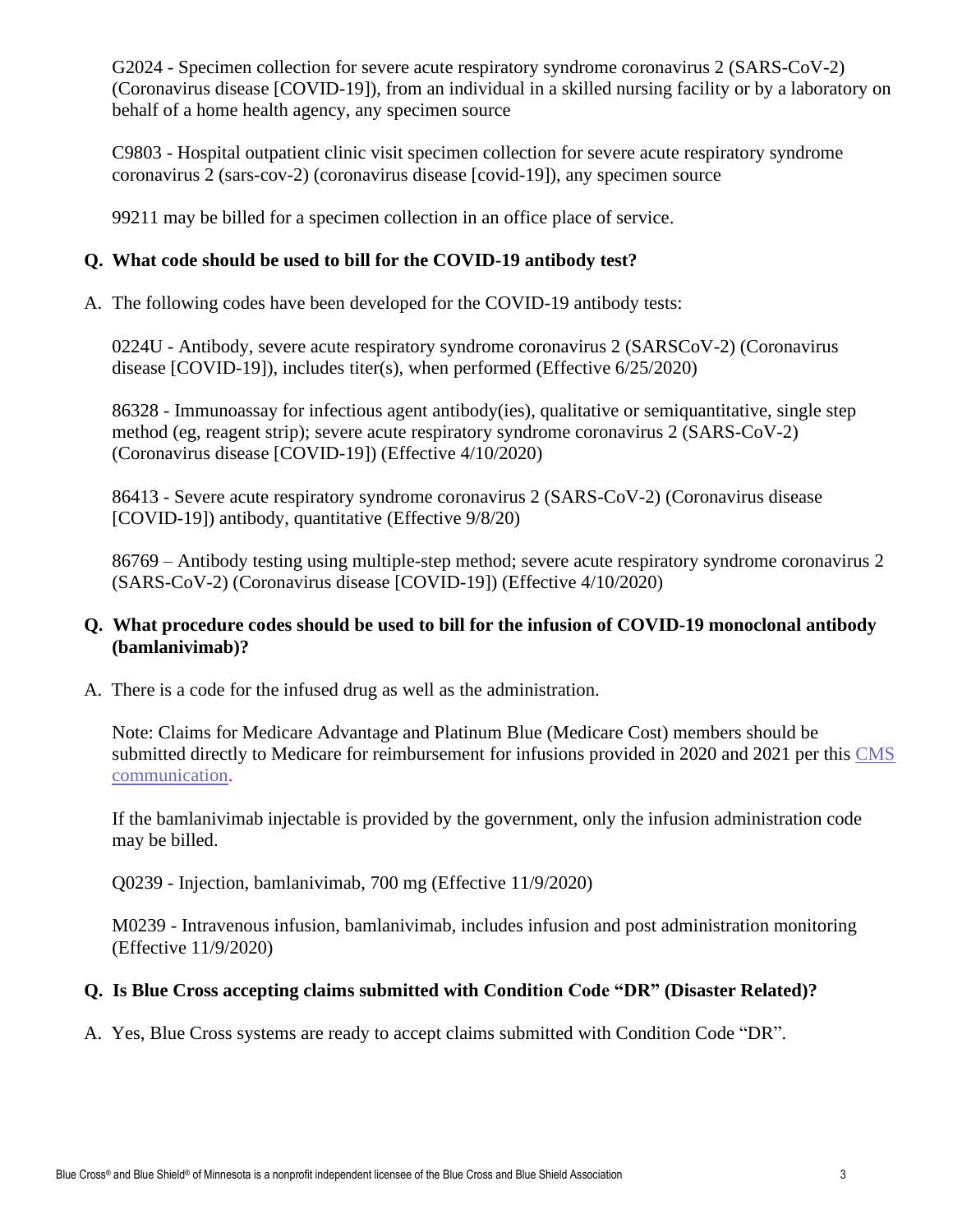#### **Q. Is Blue Cross accepting claims with procedure code modifier "CS" (Cost sharing for specified COVID-19 testing related services that result in an order for or administration of a COVID-19 test)?**

A. Yes, Blue Cross systems are ready to accept claims submitted with procedure code modifier "CS" for dates of service effective 3/18/2020. The modifier will be used to assist in identifying COVID-19 related claims; however, the modifier itself will not be used to determine if a waiver of member cost share is applied.

# **Q. What claim information is Blue Cross using to identify a potential COVID-19 related claim?**

- A. Blue Cross is using multiple claim elements to assist in identifying potential COVID-19 related claims including:
	- COVID-19 diagnoses codes (U07.1, B97.29, Z03.818, Z11.59, Z20.828)
	- COVID-19 test codes, including the antibody tests
	- COVID-19 specimen collection codes
	- Modifier "CS"

Medical records may be requested if a claim is identified by the above information, but there are questions as to whether the claim is related to COVID-19.

## **Q. Is there a way to submit a claim attachment via a method other than fax or mail?**

A. While faxed and mailed claim attachments can be processed more efficiently, for Commercial and Medicare lines of business, Blue Cross does have an e-mail box to accept claim attachments from providers that temporarily cannot fax or mail due to working from home. Claim attachments must be submitted with an AUC Claims Attachment coversheet to ensure appropriate routing. E-mail submissions should be sent to [incoming.service.center@bluecrossmn.com.](mailto:incoming.service.center@bluecrossmn.com) This option is not available for MHCP claim attachments.

## **Q. Is there a way to request information about a claim related to COVID-19 on Availity using the Messaging tool under Claims Status?**

A. Yes, a new drop-down option has been added using the Claims Status Messaging tool to identify a message as related to COVID-19. This tool is not available for MHCP members.

## **Reimbursement:**

# **Q. How will the new COVID-19 lab codes be reimbursed on a professional claim (837P)?**

A. COVID-19 laboratory tests must be done at approved locations in accordance with CDC guidelines.

Blue Cross has updated the standard non-RVU fee schedule for COVID-19 testing as follows in accordance with the member's benefit plan for all lines of business:

- HCPCS U0001:  $$35.91$  effective  $2/4/20$  dates of service
- HCPCS U0002:  $$51.31$  effective 2/4/20 dates of service
- HCPCS U0003:  $$100.00$  effective  $4/14/20$  through  $12/31/20$  dates of service
- HCPCS U0003:  $$75.00$  effective  $1/1/21$  dates of service
- HCPCS U0004:  $$100.00$  effective  $4/14/20$  dates of service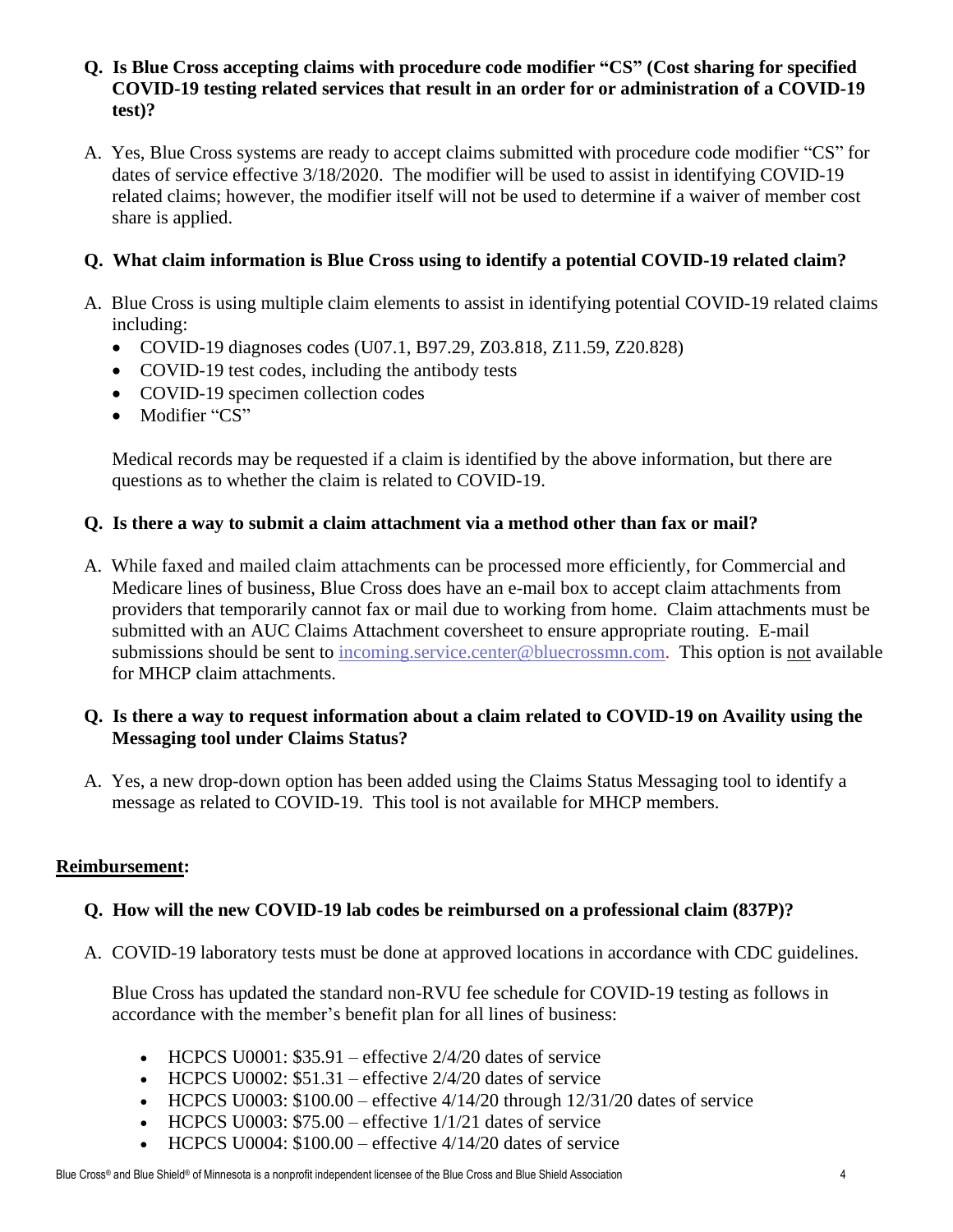- HCPCS U0005:  $$25.00$  effective  $1/1/21$  dates of service
- CPT 0240U:  $$142.63$  effective  $10/6/20$  dates of service
- CPT 0241U:  $$142.63$  effective 10/6/20 dates of service
- CPT 87426:  $$45.23$  effective  $6/25/20$  dates of service
- CPT 87635:  $$51.31$  effective 2/4/20 dates of service
- CPT 87636:  $$142.63$  effective  $10/6/20$  dates of service
- CPT 87637:  $$142.63$  effective  $10/6/20$  dates of service

These reimbursement rates are based upon rates that were recently released by the Centers for Medicare and Medicaid Services for COVID-19 testing and established by the local Medicare Administrative Contractor (MAC).

## **Q. How will the new COVID-19 antibody test codes be reimbursed on a professional claim (837P)?**

- A. Blue Cross has updated the standard non-RVU fee schedule for COVID-19 antibody testing as follows in accordance with the member's benefit plan for all lines of business:
	- CPT 86328:  $$45.23$  effective  $4/10/2020$  dates of service
	- CPT 86769:  $$42.13$  effective  $4/10/2020$  dates of service

These reimbursement rates are based upon rates that were recently released by the Centers for Medicare and Medicaid Services for COVID-19 testing and established by the local Medicare Administrative Contractor (MAC).

#### **Q. How will the new COVID-19 lab specimen collection codes be reimbursed on a professional claim (837P)?**

- A. Blue Cross has updated the standard non-RVU fee schedule for COVID-19 lab specimen collection as follows in accordance with the member's benefit plan for all lines of business:
	- HCPCS G2023:  $$23.46$  effective  $3/1/20$  dates of service
	- HCPCS G2024:  $$25.46$  effective  $3/1/20$  dates of service
	- HCPCS C9803:  $$22.98$  effective  $3/1/20$  dates of service

These reimbursement rates are based upon rates that were recently released by the Centers for Medicare and Medicaid Services for COVID-19 lab specimen collection.

## **Q. Will the new COVID-19 lab and lab specimen collection codes be added to the Enhanced Ambulatory Patient Grouper (EAPG) for outpatient facility services?**

A. The COVID-19 laboratory tests and lab specimen collection codes will be updated in April EAPG software releases.

## **Q. CMS is temporarily removing sequestration, will Blue Cross also remove it?**

A. Yes, in alignment with CMS, Blue Cross will temporarily be removing sequestration for Medicare lines of business for dates of service 5/1/2020 to 12/31/2020 for providers both in and out of network. For facility claims, the suspension of sequestration will apply to claims with 'statement to' dates starting May 1, 2020 through December 31, 2020.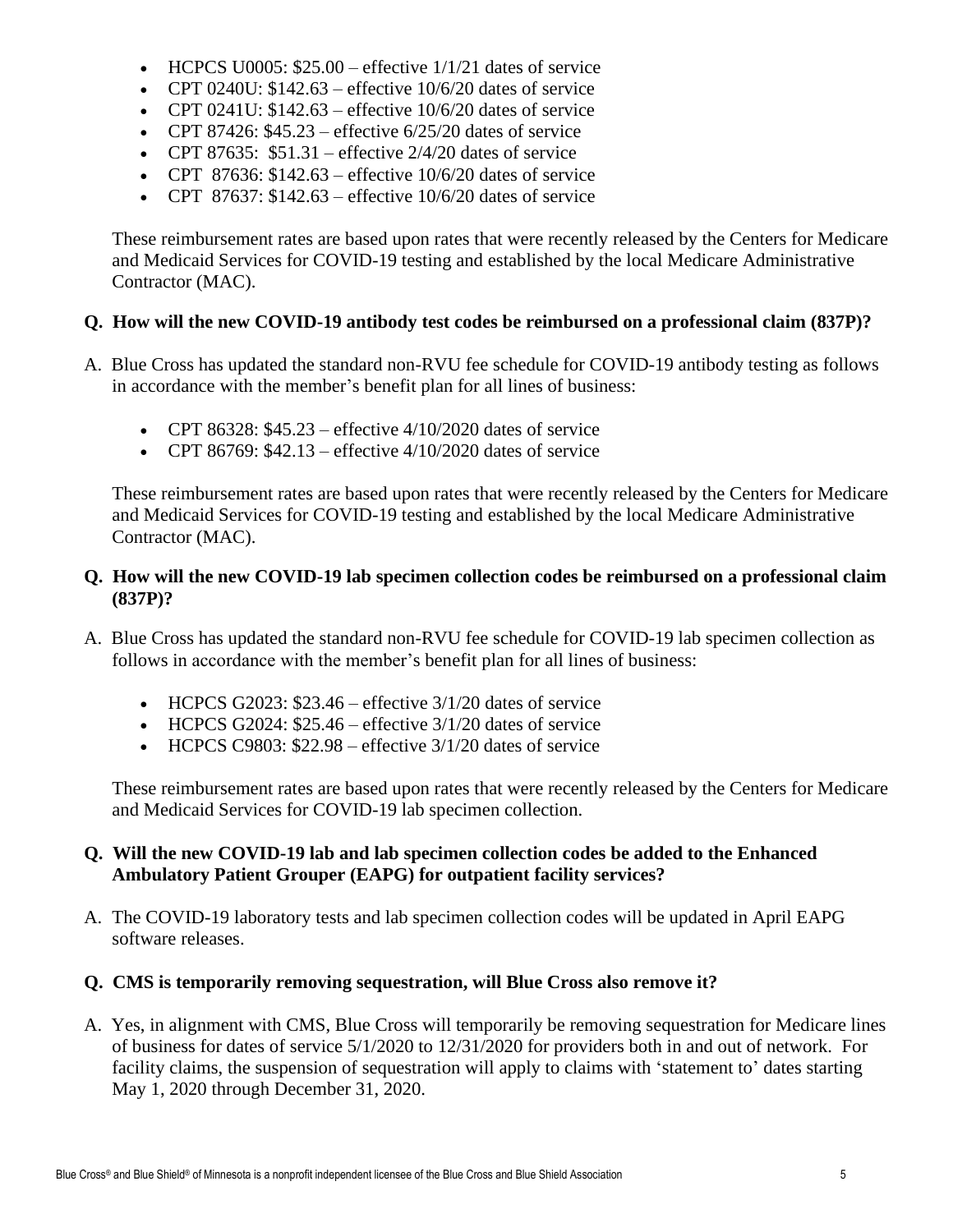## **Q. Will Blue Cross implement the 20% bump in allowance for inpatient hospital claims for Medicare Advantage members?**

- A. Yes, in alignment with Medicare, Blue Cross will implement the 20% bump in allowance for certain inpatient hospital claims for Medicare Advantage members diagnosed with COVID-19 and discharged during the COVID-19 Public Health Emergency. The affected DRGs are 177-179, 207-208, 791-793 (neonates) and 974-976 (HIV patients). The pricing system will be updated to reflect this change on or after 5/22/2020. In the interest of getting payments to facilities as quickly as possible, Blue Cross will continue to process impacted claims at the current rate. Once the pricing system update is implemented, impacted claims will be reprocessed to reimburse the additional allowance.
- **Q. Will Blue Cross reimburse code 99072 (Additional supplies, materials, and clinical staff time over and above those usually included in an office visit or other non-facility service(s), when performed during a Public Health Emergency as defined by law, due to respiratory-transmitted infectious disease)?**
- A. Blue Cross will deny procedure code 99072 as integral and included in the service or procedure provided, in the same manner that supply procedure code 99070 is denied.

## **Member Benefits:**

## **Q. Is member cost share assessed for a COVID-19 test and associated provider visit?**

A. Blue Cross is waiving the member cost share for a COVID-19 test and related provider visit for Medicare and Commercial lines of business through the end of the PHE.

## **Q. Do specimen collections for laboratory tests for COVID-19 assess member cost share?**

A. Member cost share (co-pay, coinsurance, and deductible) is waived for lab specimen collection for COVID-19 lab testing (G2023, G2024 and C9803) for Medicare and fully insured Commercial lines of business. Minnesota Health Care Programs does not reimburse for specimen collection at this time.

## **Q. Will member cost share be waived for other services provided at a COVID-19 provider visit?**

- A. In addition to waiving member cost share for the COVID-19 test and related provider visit, the following respiratory illness-related services provided during a COVID-19 provider visit will also have member cost share waived if an FDA approved COVID-19 lab is administered or ordered by the attending practitioner. This waiver is in effect through the end of the PHE for Commercial and Medicare lines of business. Blue Cross will continue to monitor this list.
	- Complete Blood Count (CBC) 36591, 36592, 85025, 85027, 85048
	- C-Reactive Protein Test 86140
	- Sedimentation Rate Tests 85651, 85652
	- Influenza Tests 87275, 87276, 87279, 87400, 87501, 87502, 87804
	- Respiratory Syncytial Virus (RSV) Tests 87634, 87807, 87280
	- Strep Tests 87430, 87650, 87651, 87652, 87880
	- Pregnancy Tests  $81025, 84702, 84703$
	- Chest X-Rays  $71045, 71046$
	- Specimen Collection 36415, 36416, 36591, 36592, 99000, 99001
	- In-Office Nebulizer Treatment 94060, 94640, 94644, 94645, 94664, 94760, 94761
	- Hydration Therapy  $-96360, 96361$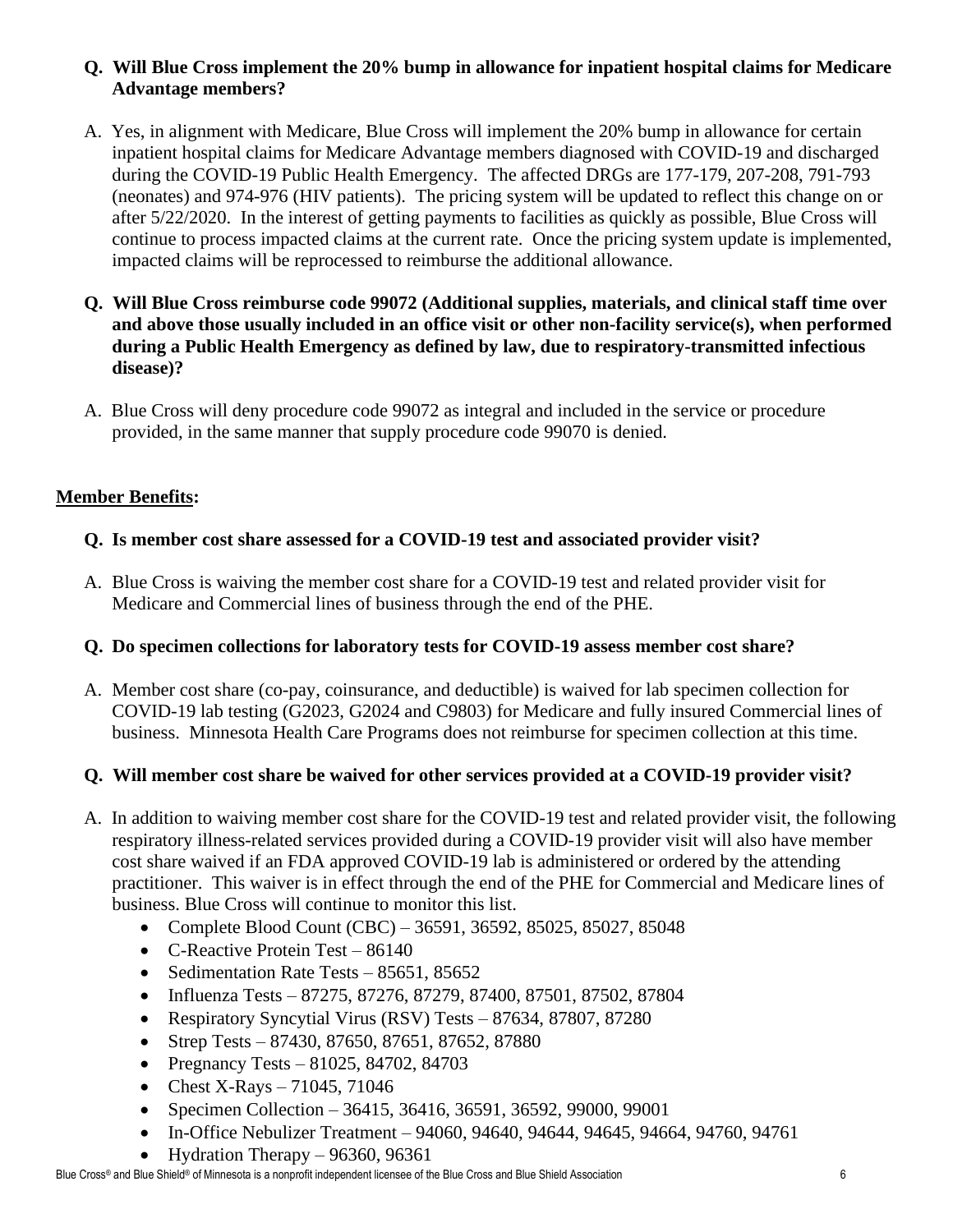#### **Q. Is member cost share assessed for the treatment of COVID-19?**

A. Member cost share will be waived for fully insured commercial members, including members with an individual plan and Medicare (Advantage, Cost, Supplement) members for inpatient, outpatient, and clinical treatment of COVID-19 that is evidence-based and provided by an in-network provider or facility under the member's specific benefit plan. This cost share waiver is in effect for dates of service between 2/4/2020 and 3/31/2021 and will apply to facility claims with admission dates between 2/4/2020 and 3/31/2021. The cost share waiver excludes retail prescription drugs as there is no current FDA approved prescription treatment for COVID-19. On a professional claim, lines submitted without a confirmed COVID-19 diagnosis will be assessed a member cost share, if applicable.

#### **Q. Will Blue Cross waive member cost share for COVID-19 testing prior to a procedure?**

A. Blue Cross will cover pre-operative and pre-procedural COVID-19 testing without member cost share for FDA-approved tests ordered by a licensed practitioner.

#### **Q. Will Blue Cross waive member cost share for COVID-19 antibody testing?**

A. Yes, Blue Cross will cover FDA-approved antibody testing ordered by an attending practitioner with no member cost share.

#### **Q. How is Blue Cross assisting Medicare Advantage members in getting needed care?**

A. Blue Cross published a [news release](https://www.bluecrossmn.com/about-us/newsroom/news-releases/blue-cross-and-blue-shield-minnesota-increases-access-care-medicare) on 5/18/2020 to announce the waiving of member cost share for innetwork primary care, mental health and substance use office visits for the duration of the public health emergency in 2020. Additionally, Medicare Advantage members will have expanded access to in-home wellness care and home test kits for some preventive screenings.

#### **Q. Has Blue Cross waived member cost share for any other services?**

A. Member cost share has been waived for eligible services provided by Doctor on Demand through June 14, 2020 for any diagnosis to encourage the use of virtual care in accordance with the member's benefit plan.

#### **Q. Is there a way to request benefit information related to COVID-19 on Availity using the Messaging tool under Eligibility and Benefits?**

A. Yes, a new drop-down option has been added within the Eligibility and Benefits Messaging tool to identify a message as related to COVID-19. This tool is not available for MHCP members.

#### **Q. Who should I advise Blue Cross members to contact with benefit questions?**

A. Members should contact Member Services at Blue Cross at the phone number on the back of the member's ID card.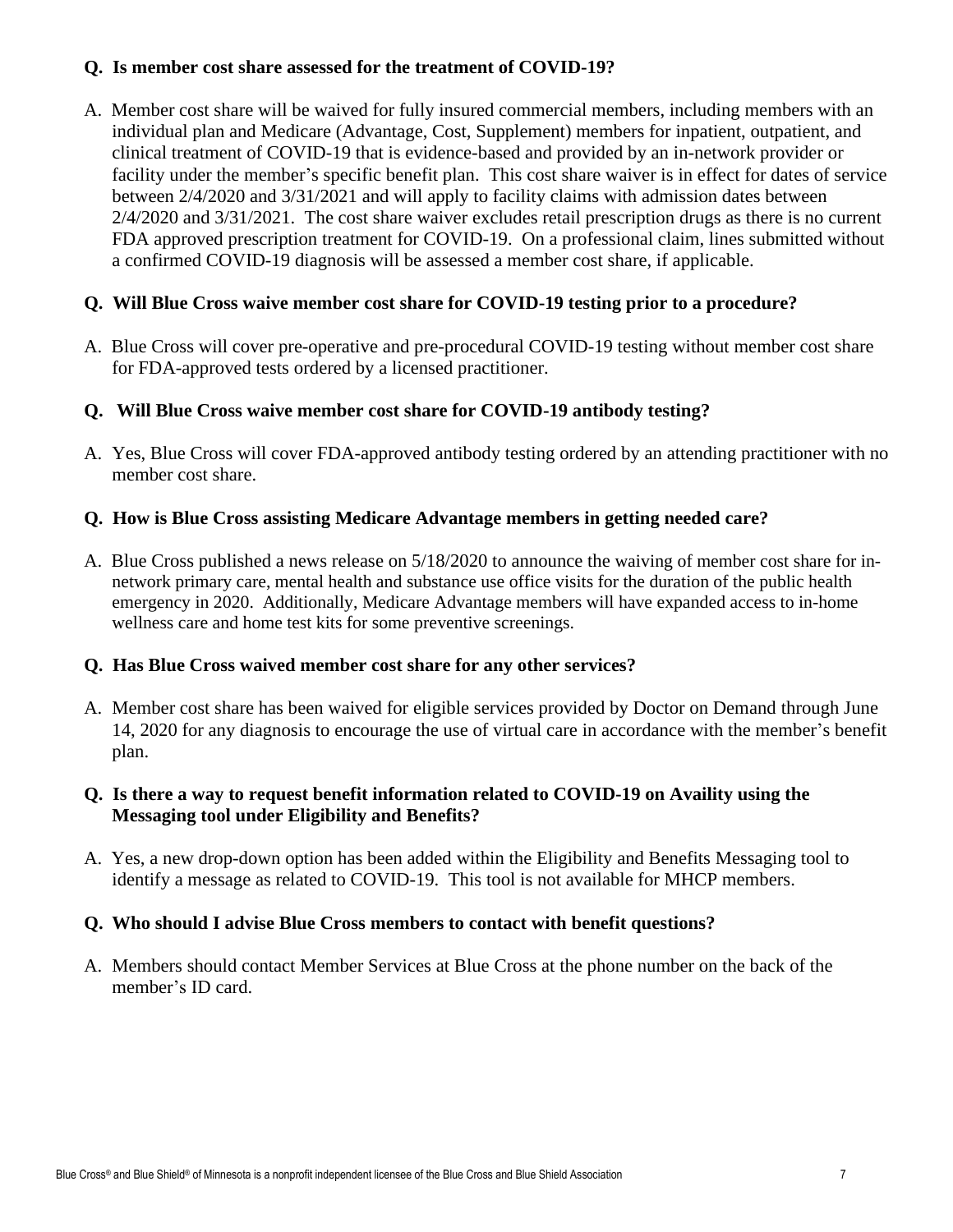## **Appeals:**

## **Q. Will Blue Cross allow additional time to submit appeals?**

A. Due to COVID-19's impact on provider offices, Blue Cross and Blue Shield of Minnesota and Blue Plus (Blue Cross) is increasing the timely filing requirement for provider liability appeals. The timely filing requirement will be increased to 180 calendar days for provider liability appeals for claim remits dated March 1, 2020 and after for all lines of business. This is a temporary extension for the duration of the Public Health Emergency related to COVID-19.

## **Q. How can a provider assist in identifying an appeal related to COVID-19?**

A. Please ensure that the cover sheet or first page of the appeal clearly states "COVID-19" or "Coronavirus".

## **Q. Is there a way to submit an appeal via a method other than fax or mail?**

A. While faxed and mailed claim appeals can be processed more efficiently, for Commercial and Medicare appeals, Blue Cross does have an e-mail box to accept appeals from providers that temporarily cannot fax or mail due to working from home. Appeals must be submitted with an AUC Appeals Request Form to ensure appropriate routing. E-mail submissions should be sent to [isc.appeals@bluecrossmn.com.](mailto:isc.appeals@bluecrossmn.com) This option is not available for MHCP appeals.

## **Hospital-Based Post-Payment Claim Reviews**

## **Q. Are there any extensions implemented for medical record requests for post payment audits of hospital claims?**

A. Hospital-based retrospective claim reviews (APR-DRG and Inpatient Short Stay) have an increased timeframe of 60 days for medical records to be returned before the claim will be recouped for the duration of the National Health Emergency related to COVID-19. The letters requesting medical records will not be updated with the temporary timeframe due to the cost in making the changes to the letters.

## **Care Management and Notification of Impacted Members:**

## **Q. Does Blue Cross provide any care management support for Blue Cross members diagnosed with COVID-19?**

A. Yes, there is care management support available. Blue Cross encourages providers to notify the Plan of all members with a diagnosis or suspected diagnosis of COVID-19. By providing this information, our Care Management nurses can assist with a smooth transition to home if admitted, or support them at home if under self-quarantine, ensuring essential needs are met. Providers can refer a member for care management needs related to COVID-19. To notify Blue Cross of impacted Commercial or Medicare Advantage members, please contact 1-855-579-7657, and for MHCP members, please contact 1-800- 711-9862.

Members should contact Member Services using the phone number on the back of the Member's ID card.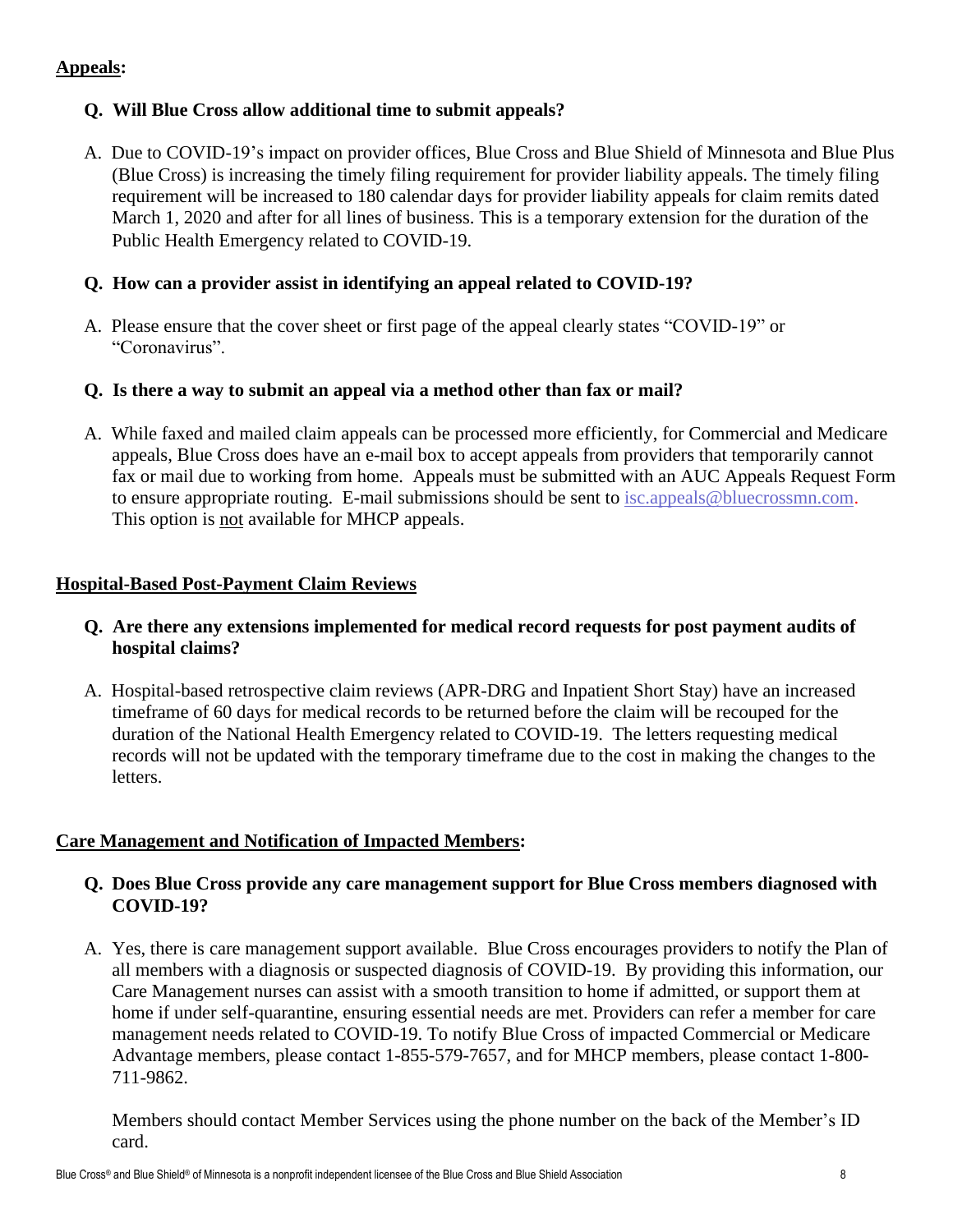#### **Pharmacy:**

#### **Q. Can a member receive an early medication refill?**

**A.** For members who have Prime Therapeutics as their Pharmacy Benefit Manager (PBM), Blue Cross will increase access to prescription medications by waiving early medication refill limits on 30-day prescription maintenance medications until 7/31/2020. Blue Cross encourages members to use the 90-day mail order benefit, if one exists. Members with PBMs other than Prime Therapeutics should contact their PBM for information.

A 90-day prescription for maintenance drugs is allowed for Minnesota Health Care Programs (MHCP) members; however, there isn't an allowance for an early refill of other 30 day medications.

#### **Q. Is Blue Cross extending any prior authorizations for prescription drugs?**

A. Blue Cross has extended the expiration date by 90 days for Pharmacy Benefit Drug Prior Authorizations for Commercial, Medicare, and Medicaid members with Prime Therapeutics as their Prescription Benefit Manager. This will apply to Drug Prior Authorizations that are set to expire between 4/1/2020 and the end of June 2020.

#### **Virtual Care (Telehealth, E-Visits, Telephone Visits):**

#### **Q. Does Blue Cross reimburse E-Visits, Telehealth and Telephone Visits?**

A. Blue Cross currently has policies that allow for reimbursement of eligible E-Visits, Telehealth and Telephone Visits in accordance with the member benefits. All Commercial Blue Cross members have a benefit that covers telehealth services as defined in the Telehealth Services Reimbursement Policy. Given the nature of the COVID-19 pandemic, seeking in-person medical care may lead to further spreading of the virus. Please refer to the links below for the most up-to-date policies:

[Telehealth Services Reimbursement Policy](https://www.bluecrossmn.com/healthy/public/portalcomponents/PublicContentServlet?contentId=P11GA_12332836) (Revised 4/3/2020) [E-Visits Reimbursement Policy](https://www.bluecrossmn.com/healthy/public/portalcomponents/PublicContentServlet?contentId=P11GA_12397422) Telephone Calls [Reimbursement Policy \(Revised 3/20/2020\)](https://www.bluecrossmn.com/healthy/public/portalcomponents/PublicContentServlet?contentId=P11GA_15515181)

Many telehealth services are covered for Minnesota Health Care Programs members. Please refer to the MN DHS website for eligible services. Additionally, the 3 telehealth visit per week maximum has been waived for the duration of the Public Health Emergency related to COVID-19.

#### **Q. Will Blue Cross allow preventive care services to be provided via telehealth?**

A. Yes, Blue Cross will temporarily allow preventive care services (99381-99387, 99391-99397) to be provided via telehealth during the National Health Emergency related to COVID-19. Providers may provide all or portions of a preventive medicine visit via telehealth that can be done so appropriately and effectively. Any services that require face-to-face interaction may be provided at a later date. Providers may only bill one preventive medicine code (99381-99387, 99391-99397) to cover both the portion done via telehealth and the face-to-face interaction. Codes for diagnostic services may be separately billed per standard coding guidelines. The Telehealth reimbursement policy has been updated to reflect the temporary addition and the Blue Cross claims system has been updated to allow the billing of preventive medicine codes with a telehealth place of service as of February 4, 2020.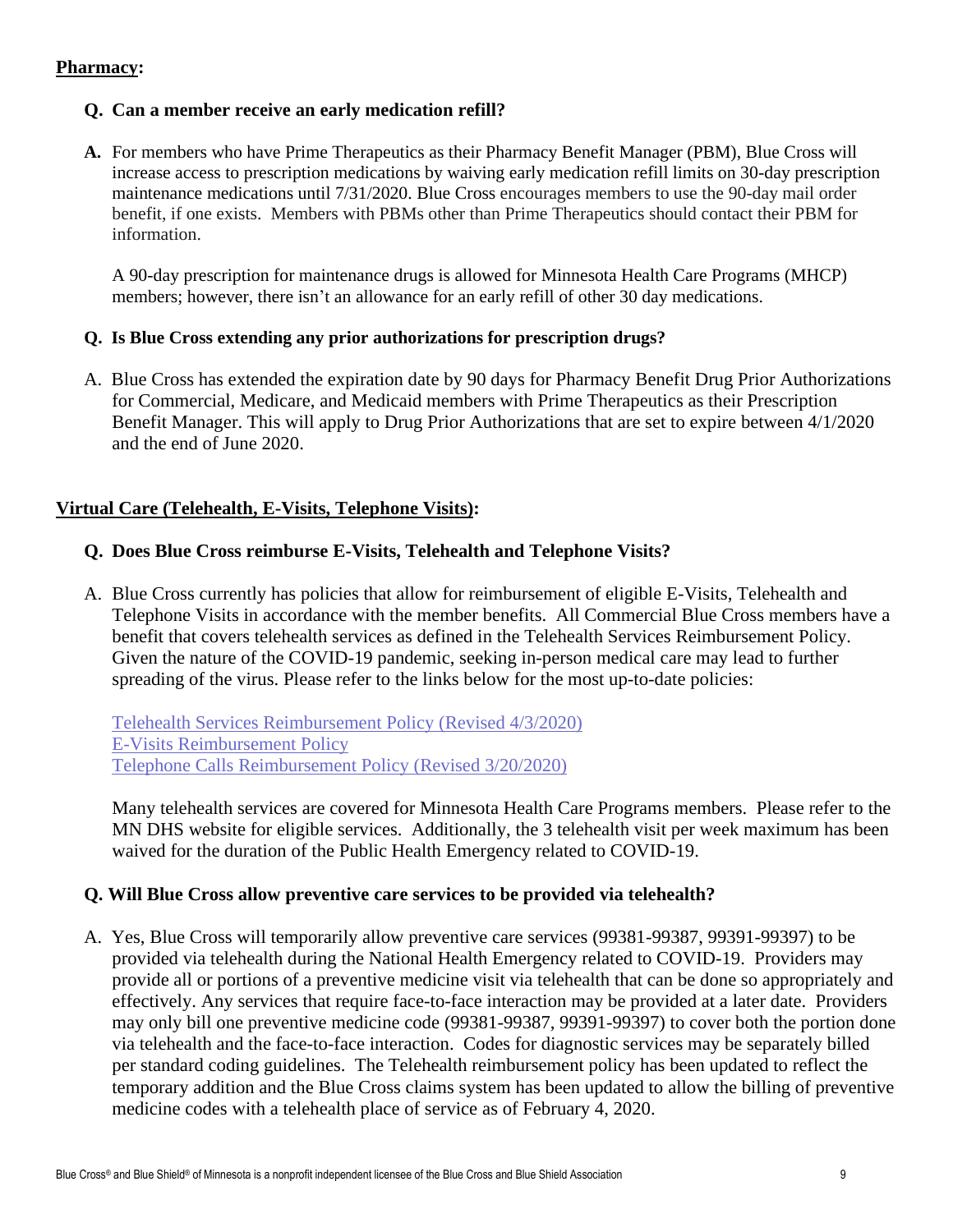#### **Q. If professional services are always billed on an institutional claim (837I), how would the service be billed if the service is provided via telehealth?**

A. Professional services that are always billed on an institutional claim (837I) that are provided via telehealth should continue to be billed as if they were provided face-to-face for the duration of the National Health Emergency. Please add modifier 'GT' or '95' to services provided via telehealth.

## **Q. How should telehealth services be billed for commercial members on a professional claim?**

A. Commercial claims for telehealth services submitted on a professional claim should be submitted with place of service 02. The procedure code should match the procedure code that would have been billed for a face-to-face service. The modifier -95 may be appended. For commercial members, telehealth services are reimbursed at the same rate as they would be for a face-to-face encounter in an office setting (place of service 11), except for codes that are by definition provided in a facility (example: 99231 – Subsequent Hospital Care). Blue Cross will also accept commercial telehealth claims submitted in alignment with CMS, with the place of service that would have been used if the service was provided face-to-face, with modifier -95 appended to the procedure code.

# **Q. How should telehealth services be billed for Medicare lines of business? (See the following Q&As for RHC and FQHC specific instructions.)**

A. In order to obtain payment parity for clinic services, telehealth claims for Medicare members should be submitted with the place of service that would have been used if the service was provided face-to-face with modifier -95 appended to the procedure codes. If place of service 02 is submitted, the claim will apply the facility place of service allowance.

# **Q. How should Rural Health Clinics (RHCs) submit telehealth services for Medicare lines of business?**

A. For dates of service 1/27/2020 through 6/30/2020, HCPCS G2025 should be billed with revenue code 052X and modifier 'CG' for telehealth services provided by RHCs to Medicare members. Modifier '95' may also be submitted.

For dates of service beginning 7/1/2020, HCPCS G2025 should be billed with revenue code 052X for telehealth services provided by RHCs to Medicare members. Modifier 'CG' should *not* be submitted. Modifier '95' may be submitted.

Coding for commercial members should follow the instructions above regarding billing telehealth for commercial members on a professional claim.

Please remember, if CMS performs "mass" claim adjustments on claims for which Blue Cross is secondary, Blue Cross does not receive crossover mass adjustments claims. Providers must submit a replacement claim that reflects the new processing in these cases. Your Medicare remittance advice will indicate if the claim has crossed over to Blue Cross.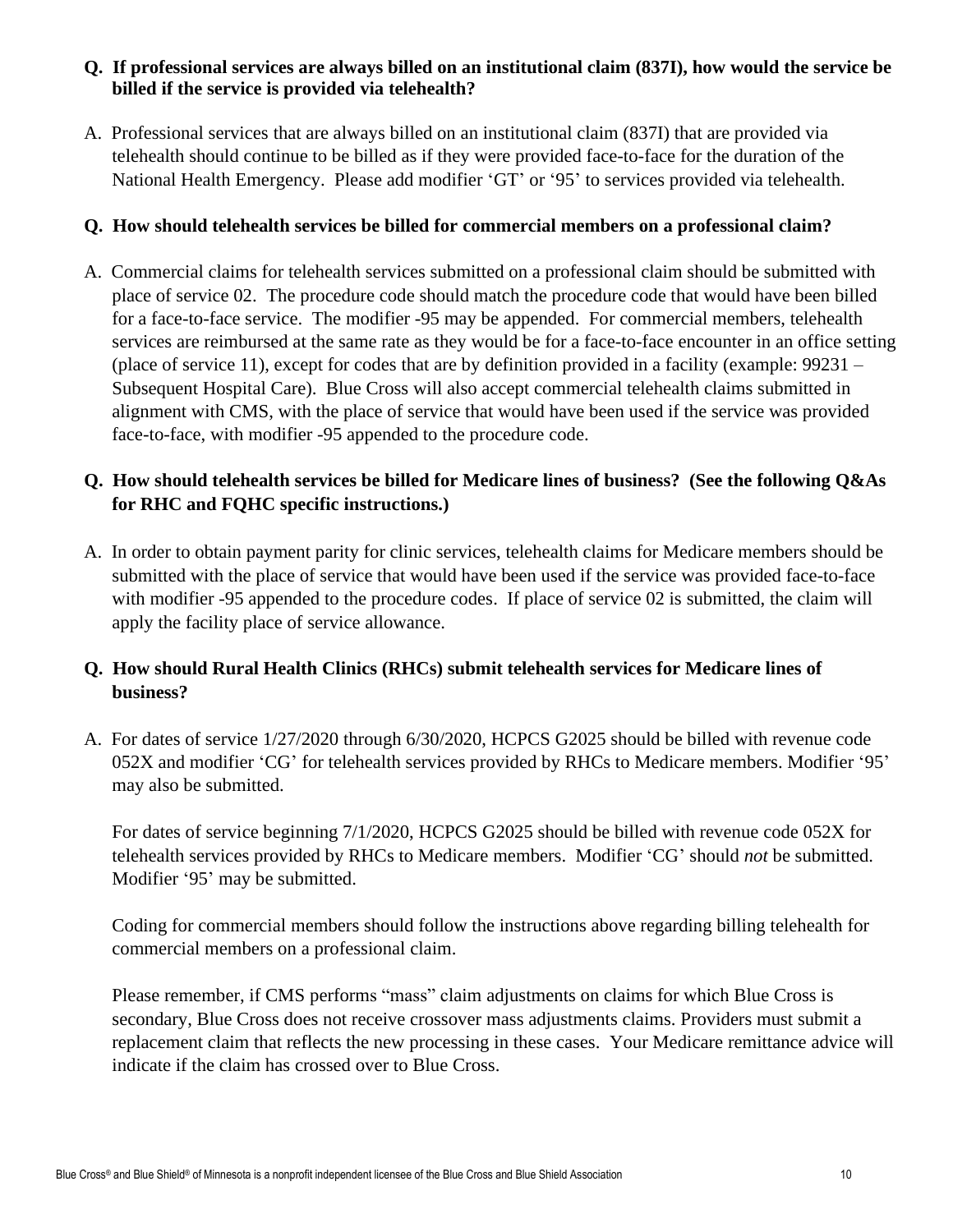# **Q. How should Federally Qualified Health Centers (FQHCs) submit telehealth services for Medicare lines of business?**

A. For telehealth services provided by an FQHC for Medicare members for dates of service 1/27/2020 through 6/30/2020, submit code G0466, G0467, G0468, G0469, or G0470 along with a qualifying payment code, such as 99213 with modifier '95', and HCPCS G2025 with modifier '95'. All three codes should be billed with revenue code 052X.

For dates of service beginning 7/1/2020, only HCPCS G2025 should be billed with revenue code 052X and modifier '95' for telehealth services provided by FQHCs to Medicare members.

Coding for commercial members should follow the instructions above regarding billing telehealth for commercial members on a professional claim.

Please remember, if CMS performs "mass" claim adjustments on claims for which Blue Cross is secondary, Blue Cross does not receive crossover mass adjustments claims. Providers must submit a replacement claim that reflects the new processing in these cases. Your Medicare remittance advice will indicate if the claim has crossed over to Blue Cross.

## **Q. Can telehealth be provided over the telephone with no visual connection?**

A. Blue Cross is waiving the policy requirement of a visual component until 12/31/2020, allowing telehealth services to be provided over the telephone.

## **Q. If services are provided solely over the telephone, do telephone consult codes need to be submitted?**

A. A telephone visit is a patient-initiated telephone encounter between a provider and an established patient conducted over the phone billed with telephone consult procedure codes (please reference the Blue Cross Telephone Visit Reimbursement Policy). If providers are providing care over the phone that typically had been performed face-to-face, providers should reference the Blue Cross reimbursement policy for Telehealth to review the codes that can be submitted. Providers should submit eligible procedure codes that would have been used if the services were performed face-to-face with Place of Service 02.

## **Q. Can telehealth and telephone visits be provided to a new patient?**

A. Blue Cross is waiving the restriction of providing telehealth and telephone visits to established patients to allow the services to be provided to new patients through 12/31/2020.

## **Q. What are the requirements for the audio-visual applications being used for telehealth?**

A. In accordance with CMS and to increase the availability of telehealth to members, Blue Cross will waive the HIPAA security requirements and allow common audio-visual apps, such as Skype and Facetime, to be used for telehealth visits through 12/31/2020.

## **Q. Do participating providers need any additional contracts to provide virtual care services?**

A. No additional contracting is needed. The eligible coding and billing requirements are listed in each reimbursement policy.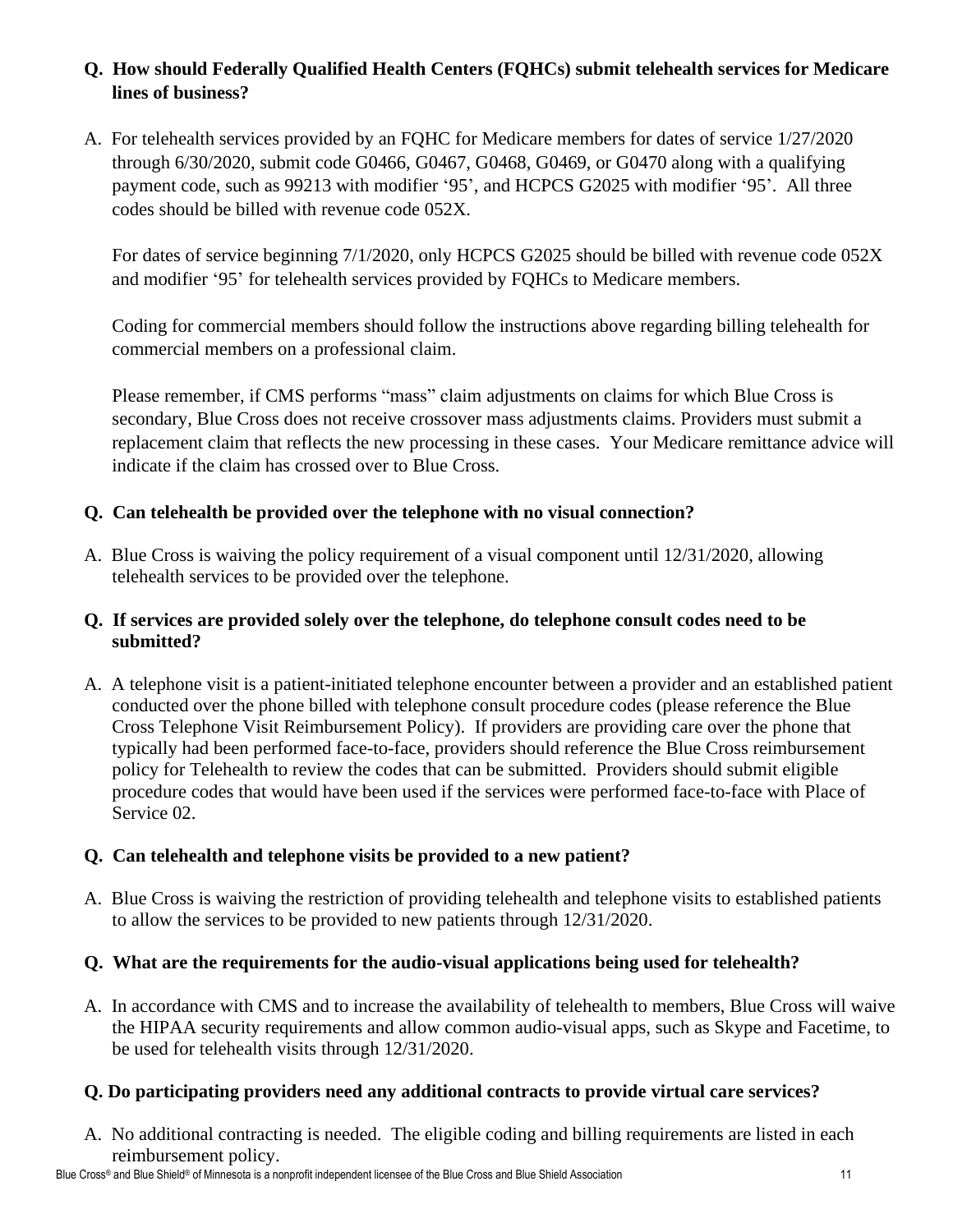#### **Q. Do providers need to submit any information regarding practitioners that will begin providing virtual care services?**

A. No additional credentialing or updates are needed for practitioners to begin providing telehealth services. Practitioners must be licensed in the state where the patient is located when receiving services.

## **Q. Can a member be located at home when they receive telehealth services?**

A. Yes, a member can be located at home when they receive telehealth services.

#### **Q. Can the practitioner be located at home and provide telehealth or telephone visits?**

A. Yes, a practitioner can provide telehealth or telephone services while being located at their home.

#### **Reference Labs:**

#### **Q. What laboratories should providers refer COVID-19 lab tests to?**

A. Providers are required to use FDA authorized lab tests and should refer to a participating laboratory whenever possible.

## **DME:**

## **Q. Will Blue Cross require DME Suppliers to receive a signature as proof of delivery during the National Health Emergency?**

A. Due to limitations on individuals entering facilities and to reduce face-to-face contact, Blue Cross will waive the patient signature requirement as proof of delivery.

## **Prior Authorizations:**

## **Q. Will any prior authorization requirements be waived?**

A. Blue Cross and eviCore will waive prior authorizations for diagnostic tests and other covered services (such as CT imaging and respiratory DME) that are medically necessary and consistent with CDC Guidance, for members diagnosed with COVID-19. In the event a prior authorization is submitted to eviCore for COVID-19 related diagnosis and treatment, the prior authorizations will be auto-approved. Providers should include information as part of the prior authorization request if COVID-19 has been diagnosed and/or suspected.

Blue Cross and eviCore will have clinical staff available to address inquiries related to medical services to ensure timeliness of responses related to COVID-19. Blue Cross may require medical records if unable to determine if the claim is related to COVID-19 or to determine the medical necessity of the services and items.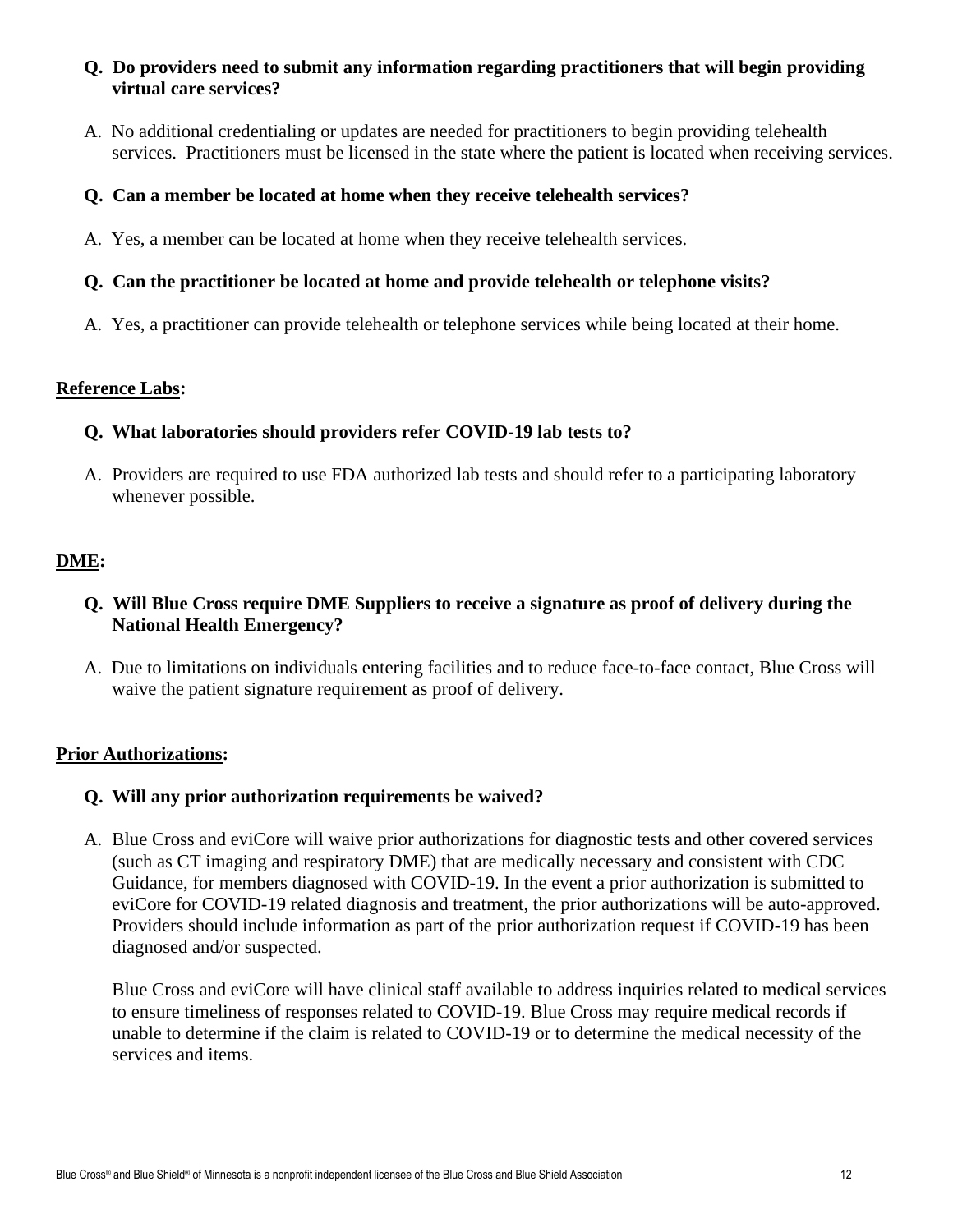## **Q. Are there any changes to the prior authorization requirements and/or process for DME for patients without COVID-19?**

- A. eviCore will auto-approve DME codes in the following categories for Medicare Advantage members with COVID-19 and non-COVID-19 diagnoses through 12/31/2020:
	- Oxygen
	- Nebulizers
	- Ventilators
	- Chest wall precursors
	- Cough stimulating devices and all associated accessories
	- Continuous Positive Airway Pressure (CPAP) devices for non-sleep related respiratory issues

Prior authorization is not typically required for DME in these categories for commercial members.

# **Q. Are there any changes to the prior authorization requirements and/or process for Post-Acute Care services?**

A. Home Health: Blue Cross and eviCore will approve all home health care services for Medicare Advantage and commercial members with COVID-19 and non-COVID-19 diagnoses through 12/31/2020. Initial home health requests will be approved for 60 days. Home health extension requests will be approved for 30 days at a time until the pandemic has passed.

Skilled Nursing Facilities (SNFs): Blue Cross and eviCore will approve all SNF admissions for Medicare Advantage and commercial members with COVID-19 and non-COVID-19 diagnoses through 9/30/2020. Providers need to notify Blue Cross or eviCore of the admission, so the admission can be approved and tracked for follow up throughout the length of stay. Admissions from acute care facilities to SNFs will be approved for the first 7 days to help free up hospital beds.

For admissions between 10/1/2020 and 11/11/2020, prior authorizations for SNF admissions were required.

Due to rising cases of COVID-19, the prior authorization requirement for admissions from acute care facilities to SNFs will again be suspended for SNF admission dates 11/12/20 through 12/31/2020. Providers must notify Blue Cross or eviCore of the admission.

# **Q. How will Blue Cross and eviCore accommodate approved prior authorizations for non-urgent and elective services that have been postponed or delayed due to the COVID-19 outbreak?**

- A. eviCore and Blue Cross will be working to proactively extend prior authorizations for services that may be impacted by COVID-19.
	- Blue Cross will extend PAs for 180 days for medical and surgical procedures requested on or after 1/1/2020 that are due to expire prior to 12/31/2020.
	- eviCore will extend all PAs requested on or after  $3/1/2020$  for 180 days.
	- The member and provider will receive a new letter with the extended approval time period. This information will also be reflected within the Auth/Referral Dashboard in the Availity portal. The extension process has started, however letters and authorizations will be updated and re-issued in a phased approach.
	- Authorizations for any type of service not automatically extended by Blue Cross can be extended on a case by case basis.
	- Starting March 26, Blue Cross and eviCore will also ensure all newly approved PAs will include at least a 180-day timeframe.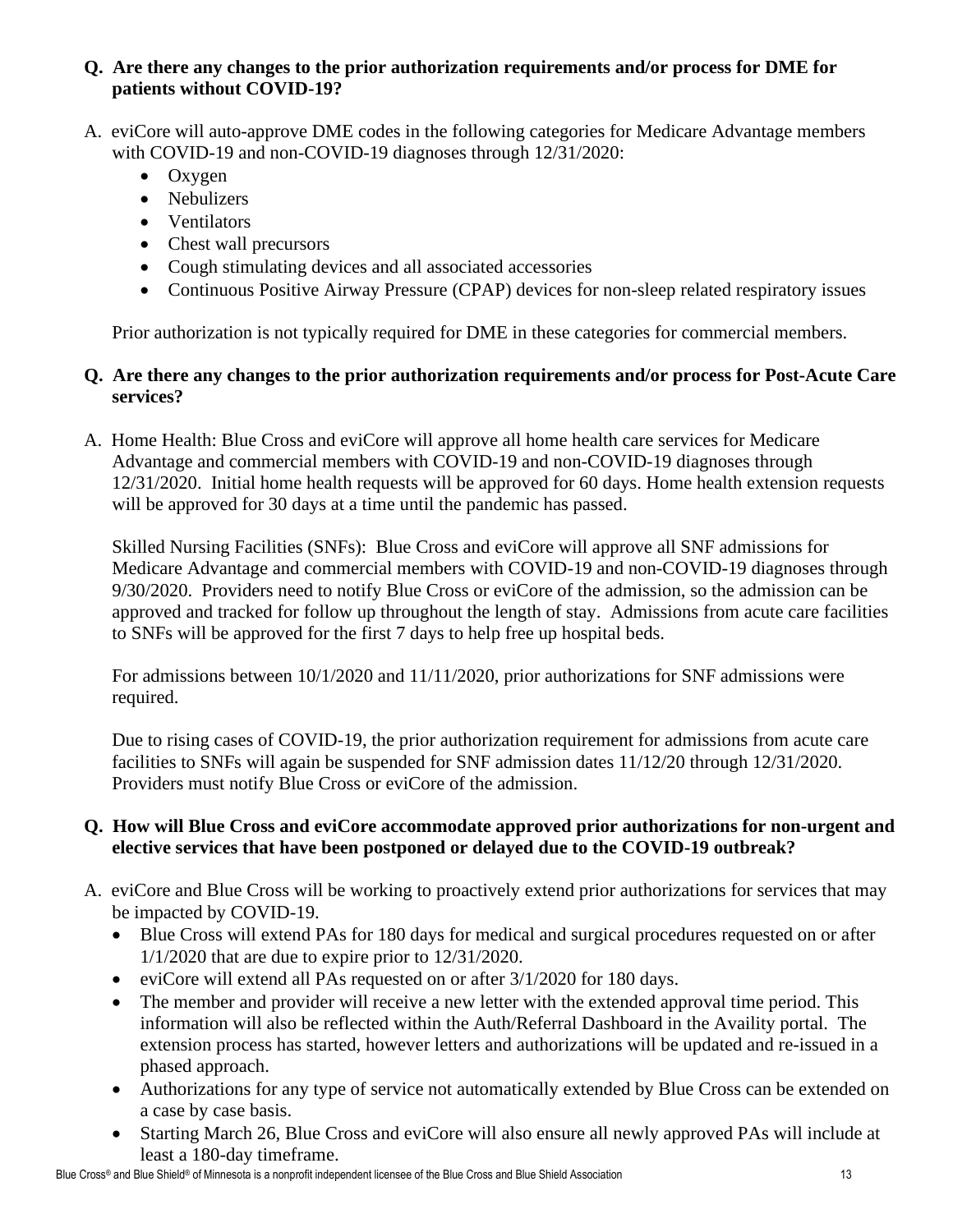## **Referrals:**

## **Q. Will Blue Cross waive the referral requirement for commercial managed health plans during the Public Health Emergency?**

A. The referral requirement will be waived for any services provided by participating providers for dates of service starting 4/1/2020 through 9/30/2020 that would otherwise require a referral for all commercial managed health plans, except the MN Advantage Plan for state employees and the Public Employee Insurance Plan (PEIP). Please note that there will be no extension of this waiver beyond 9/30/2020 for managed care health plans other than the MN Advantage Plan for state employees and PEIP.

For the MN Advantage Plan for state employees and PEIP, the referral requirement is waived only for COVID-19 testing and related office visit. This waiver of referral requirement is in effect through 10/23/2020.

## **Q. Will Blue Cross waive the referral requirement for Restricted Recipients during the National Health Emergency?**

A. No, the referral requirements for Restricted Recipients remain in place. If appropriate and necessary, a referral can be submitted by the primary care provider after the referred care has been performed.

## **Business Resiliency:**

- **Q. Does Blue Cross have any concerns with timely processing of claims that will negatively impact provider payment?**
- A. Blue Cross has plans in place to ensure timely processing of claims and does not anticipate any delay.
- **Q. If a provider is unable to submit claims timely due to staffing impacts as a result of COVID-19, will Blue Cross allow additional time?**
- A. Blue Cross will continue to monitor how the COVID-19 pandemic impacts core business operations for providers. In the event, Blue Cross makes any changes to accommodate delays in claims submissions, Blue Cross will notify providers.

## **Q. What assistance exists for providers experiencing financial hardship?**

A. Emergency funding and loan assistance for providers was included in the Coronavirus Aid, Relief, and Economic Security Act (CARES Act) that was signed into law on March 27, 2020. The law directs \$100 billion to an emergency fund accessible by eligible healthcare providers and provides additional lowinterest and small business loan support to businesses combatting the COVID-19 outbreak. Other key provisions boost Medicare and Medicaid reimbursement for COVID-19-related inpatient services and provide funding for key community-based initiatives. We encourage providers to review the CARES Act to determine eligibility for funding relief through the various programs available.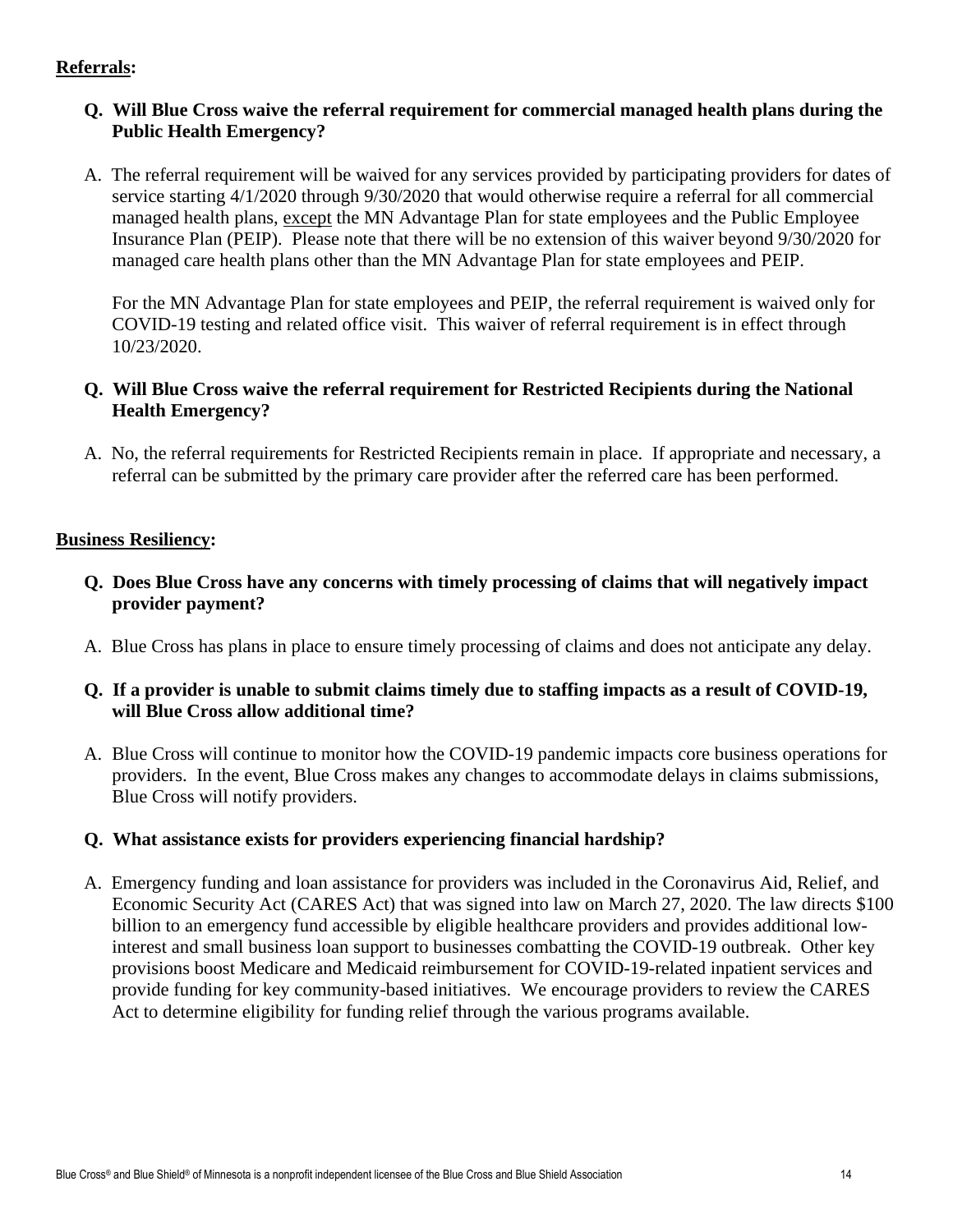## **Practitioner Credentialing and Enrollment:**

# **Q. What is Blue Cross doing to facilitate quicker practitioner credentialing and enrollment?**

A. Blue Cross has moved all new credentialing applications and practitioner add requests to our top priority.

Additionally, Blue Cross will implement a provisional credentialing process to more quickly credential providers and will follow the NCQA change from a 60 day to a 180-day time frame for the provisional status. To be considered for provisional credentialing:

- 1) Complete a current and signed application including the Authorization and Release form and Disclosure Questions and submit them to [credentialing@bluecrossmn.com](mailto:credentialing@bluecrossmn.com) with the subject line "Provisional Credentialing Requested". If you submit your credentialing applications through the MCC, please continue to do so and additionally, submit an email to [credentialing@bluecrossmn.com](mailto:credentialing@bluecrossmn.com) with the subject line "Provisional Credentialing Requested" and include the practitioner's name and that the application was submitted via the MCC.
- 2) The practitioner must have a valid license to practice.
- 3) The practitioner must pass a 5-year history of malpractice claims or National Practitioner Data Bank (NPDB) query.
- 4) Practitioners with adverse actions will not be eligible for provisional credentialing as they are subject to further review.

*Please note that practitioners who are provisionally credentialed must complete full credentialing within 180 days of the signature on the credentialing application.*

For provisionally credentialed practitioners only, the claims effective date will be the date that the provider lists on the application. *Prior to submitting claims, however, providers need to wait to hear from the Provider Data Operations area that the practitioner has been set up for billing in the system.*

# **Q. Is Blue Cross extending the timeframe for recredentialing?**

A. Blue Cross will follow the NCQA recommendation to extend the recredentialing cycle from 36 months to 38 months to allow providers additional time to complete recredentialing.

# **Q. What will happen if a practitioner needs to work at a different location from one which they are currently enrolled? How can claim denials be limited for this scenario?**

- A. If providers need to practice at different locations than currently set up, there are three potential options to limit claim denials for this situation (these options only apply to practitioners that do not require credentialing or are current with credentialing):
	- Submit the site of care as their primary clinic location even if care is not rendered at that clinic
	- Notify us of the additional clinic location and these requests will be worked as a priority
	- Notify us post care and we will back date the effective date to the first date care was provided

## **Q. Will Blue Cross allow out-of-state healthcare providers to render services to its members during this time?**

A. Blue Cross will accept out-of-state licenses for practitioner types that are engaged with a participating clinic or healthcare system and would otherwise be licensed through either the Minnesota Board of Medical Practice or the Minnesota Board of Nursing.